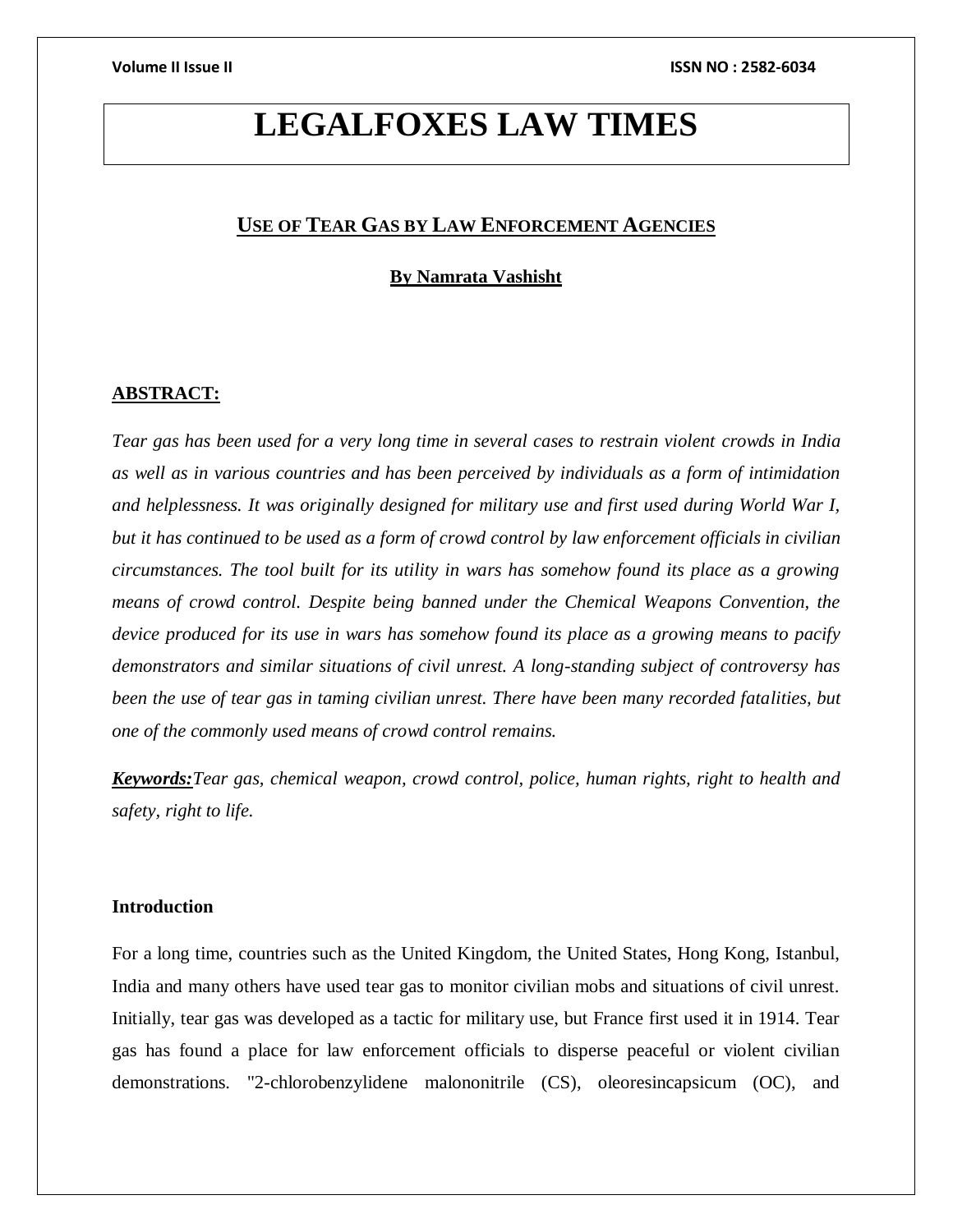$\overline{\phantom{a}}$ 

### **Volume II Issue II ISSN NO : 2582-6034**

chloroacetophenone  $(CN)$  are the most frequently used tear gases."<sup>1</sup>Typically, these are used as sprays or in the form of gas bombs. Irritation and pain in the eyes and mucosal surfaces are the main side effects of these gases. (Peri Arbak, 2014). Nasal inflammation, rhinorrhea, cough, breathlessness, laryngospasm, pulmonary edema, and dysfunction of the reactive airways are the toxic effects of such gases on humans. $^{23}$ 

Of Late, in Kashmir and Assam<sup>4</sup>, tear gas was used by the Indian Government, resulting in numerous recorded causalities<sup>5</sup>, about 450 tear gas shells were deployed in just 5 days by the Delhi Police in the capital Delhi on people protesting against the new Citizenship Amendment Bill  $(CAB)^6$ , which resulted in multiple injuries to individuals with university students losing eyes<sup>7</sup> and hands amputated. Also, in closed college spaces, tear gas shells were hurled at university students, causing amputation of the hand of a student and causing suffocation and several injuries to others<sup>8</sup>.

There has been a long-standing controversy, debate along with criticism of the use of crowd control agents such as tear gas in law and order, but there is inadequate evidence available on the effects of tear gas, and analysis and study are required to be on the same level to understand the use and impact of tear gas. In India and other countries around the world, tear gas continues to be used. The United Nations guidelines are being abused and tear gas is being used arbitrarily, so the need for national and international legislation and guidelines is the need for the hour so that this growing danger can be curbed and the human rights of citizens around the world that are

<sup>&</sup>lt;sup>1</sup> Angus Chen, How Tear Gas Works: A Rundown of the Chemicals Used on Crowds, SCIENTIFIC AMERICAN, November 29, 2018, last seen on 10/11/2019

<sup>2</sup>S. Park and S. T. Giammona, "Toxic effects of tear gas on an infant following prolonged exposure," The American Journal of Diseases of Children, vol. 123, no. 3, pp. 245–246, 1972.

<sup>3</sup>H. Hu and D. Christiani, "Reactive airways dysfunction after exposure to teargas," The Lancet, vol. 339, no. 8808, p. 1535, 1992.

<sup>4</sup>Pranjal Baruah, Protesters pour out on Assam streets, The Telegraph, 11 December 2019

<sup>5</sup> Adnan Bhat and Zubair Sofi, over 150 treated for tear gas, pellet gun injuries in Kashmir, AL JAZEERA AND NEWS AGENCIES, 23 August 2019

<sup>6</sup>Prawesh Lama, 450 tear gas shells fired in 5 days at 2 sites during Delhi protests, Hindustan Times, 19 December 2019

<sup>7</sup>PTI,'Cops Lobbed Teargas in Reading Room, Student Lost Eyesight': Jamia Submits Fresh Report to Govt, News18, 22 December 2019

<sup>8</sup>Salik Ahmad, AMU: Student's Hand Amputated, 'Police Violence Worse Than In Jamia', Outlook India, 18 December 2019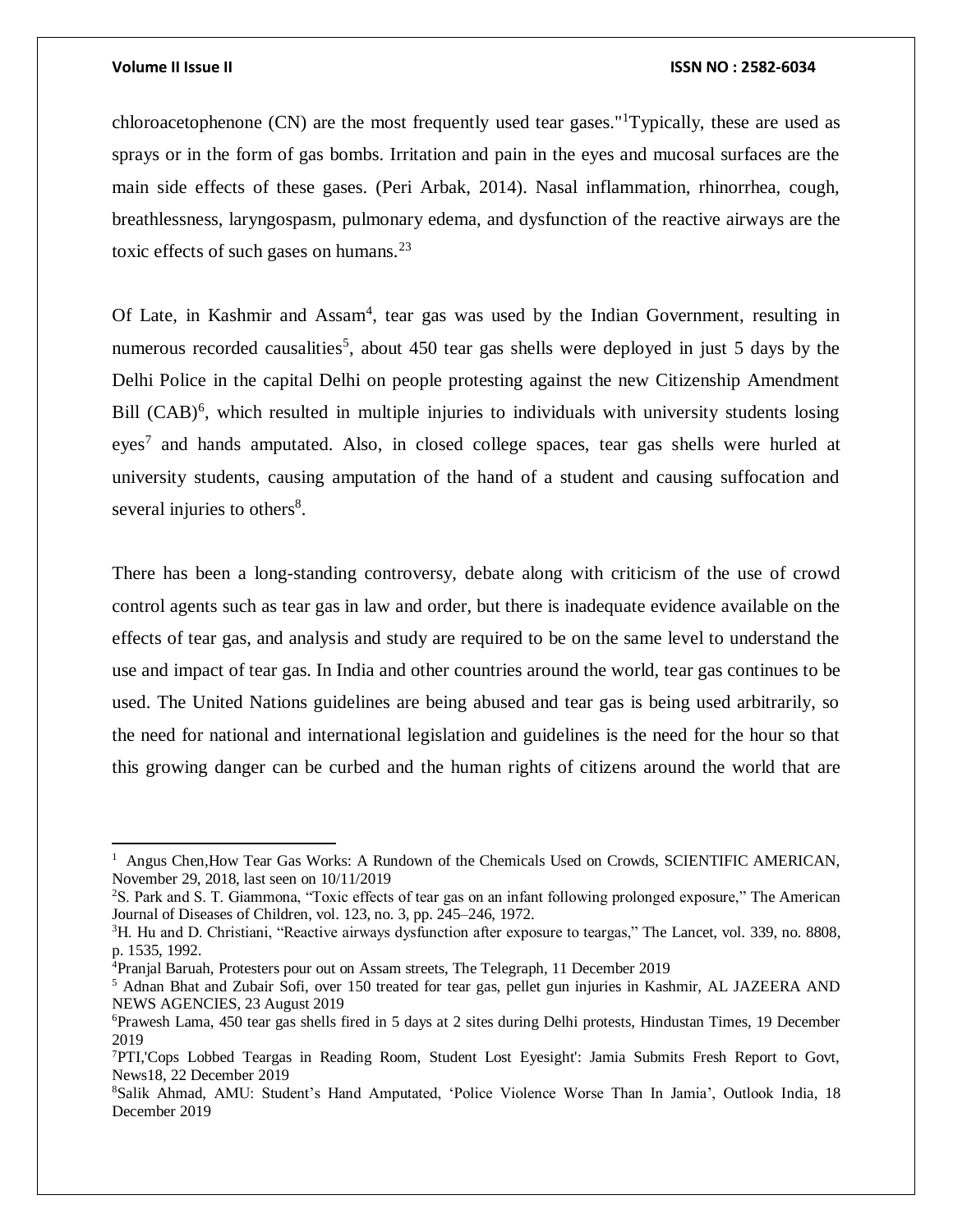being hindered by the use of such dangerous gases legalized by various countries can be prevented and new human rights are being hampered.

# **Human Right Infringement**

Even after being banned by customary international law and subsequently by the military under the Geneva Protocol of 1925 and the Chemical Weapons Convention of 1993<sup>9</sup>, tear gas, which is regarded as a weapon of military warfare, has quickly found its role in taming crowds by law enforcement agencies.

European Convention on Human Rights (ECHR) is seeking to bring about change in the use of tear gas by directing the member states to review the current legislation and bring it in line with the human rights and international human rights instrument, to secure the right to free assembly, right to health and protection under the fundamental right to life. ECHR aims to shift police and law enforcement tactics from offensive weapons to a more civil rights-oriented method of educating police to use non-violent, dialog-based methods of crowd control, and investigates any instances of any ill-treatment by law enforcement officials.<sup>10</sup>

In Nagmetov v. Russia*<sup>11</sup>*, the Grand Chamber of the European Court of Human Rights found the plaintiff's death due to tear gas to be a violation of Article 2 of the Convention relating to the protection of the right to life guaranteed to all people.

Under the "United Nations Human Rights Guidelines on Non-lethal Weapons in law enforcement<sup>"12</sup>, the tear gas use legislation and guidelines specify that it should be used in the event of offensive circumstances and not passive circumstances.<sup>13</sup>The rules of the United Nations and the European Court of Human Rights have also held that tear gas cannot be used in

 $\overline{\phantom{a}}$ 

<sup>9</sup>Toxic chemicals as weapons for law enforcement, International Committee Of The Red Cross, 6 February 2013 <https://www.icrc.org/en/doc/resources/documents/interview/2013/02-06-toxic-chemical-weapons-law.htm>

<sup>&</sup>lt;sup>10</sup> Committee on Legal Affairs and Human Rights, Parliamentary Committee, Council of Europe, Urgent need to prevent human rights violations during peaceful protests, 2016

<sup>&</sup>lt;sup>11</sup>Nagmetov v. Russia, Case No. 35589/08, 30<sup>th</sup> March 2017

<sup>&</sup>lt;sup>12</sup>United Nations Human Rights guidance on non-lethal weapons in law enforcement, Geneva, August 2019

<sup>13</sup>United Nations Human Rights guidance on non-lethal weapons in law enforcement, Geneva, August 2019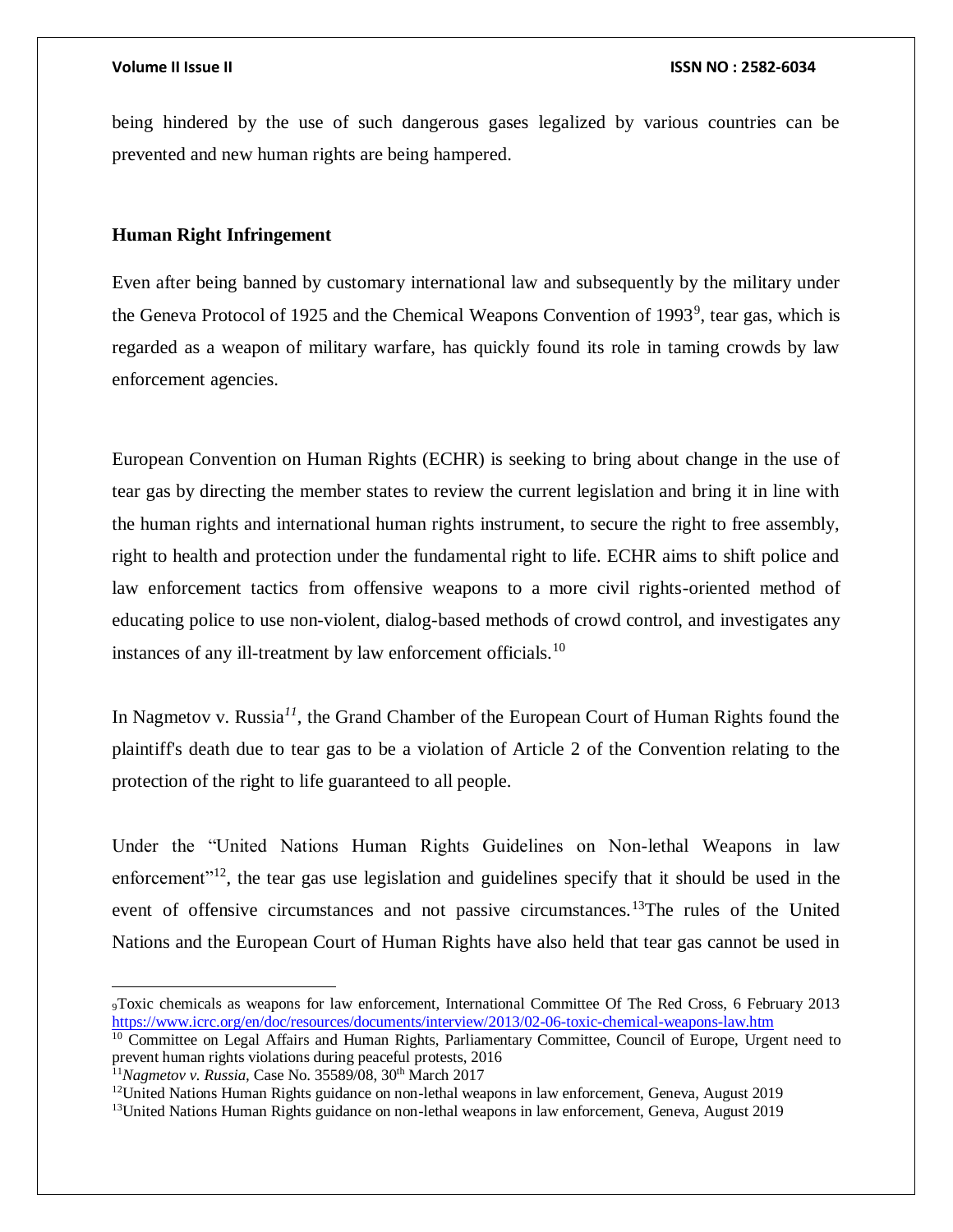$\overline{a}$ 

### **Volume II Issue II ISSN NO : 2582-6034**

enclosed spaces and must be fired at a high angle from a distance. It should also not be directly shot at the face or head of any person, as the same can lead to serious injury resulting in death $14$ .

The use of tear gas is a blatant infringement of the human rights of different individuals around the world. Also, after having a gross and lethal health, climate and social effects, tear gas is permitted to be used, but it is only permitted as per the guidelines provided under different conventions and by the United Nations. A breach of human rights is any misuse or noncompliance with these protocols and guidelines.<sup>15</sup>

# **Violation of Right to Peaceful Protest and Dissent**

Even after it has been outlawed for fighting, most countries such as the US, UK, India and Hong Kong still use tear gas<sup>16</sup>. As witnessed in India during the CAB protest, this dangerous chemical agent is being used as a political tool of mob control and to suppress any sort of dissent or protest against the government by its citizens, such as in Hong Kong and now<sup>17</sup>.

In every democratic nation, peaceful protest is important and should not be buried byresorting to such lethal weapons.

Over and over again the Supreme Court of India has ruled that police and law enforcement agencies are unable to use excessive force on people by using tear gas, but it is still being used in various parts of the country. Equality and freedom of speech, along with the right to peaceful assembly and dissent, which are the cornerstone of every democracy, are being thwarted.

<sup>&</sup>lt;sup>14</sup> European Court of Human Rights, Ataykaya v. Turkey, Judgment, 22 July 2014, paras. 56, 57.

<sup>&</sup>lt;sup>15</sup> Eric Reeves, Tear Gas as a Chemical Weapon: When is it prohibited under international law? The question of Sudan at present, SUDAN Research, Analysis and Advocacy by Eric Reeves, [http://sudanreeves.org/2019/01/24/tear-gas-as-a-chemical-weapon-when-is-it-prohibited-under-international-law](http://sudanreeves.org/2019/01/24/tear-gas-as-a-chemical-weapon-when-is-it-prohibited-under-international-law-the-question-of-sudan-at-present/)[the-question-of-sudan-at-present/,](http://sudanreeves.org/2019/01/24/tear-gas-as-a-chemical-weapon-when-is-it-prohibited-under-international-law-the-question-of-sudan-at-present/) last seen on 10/11/2019.

<sup>&</sup>lt;sup>16</sup> Adnan Bhat and Zubair Sofi, Over 150 treated for tear gas, pellet gun injuries in Kashmir, AL JAZEERA AND NEWS AGENCIES, 23 August 2019

<sup>&</sup>lt;sup>17</sup> Naseer Ganai, Not A Place to Breathe: How Tear Gas Poses A Public Health Risk In Kashmir, Outlook India, 9 January 2019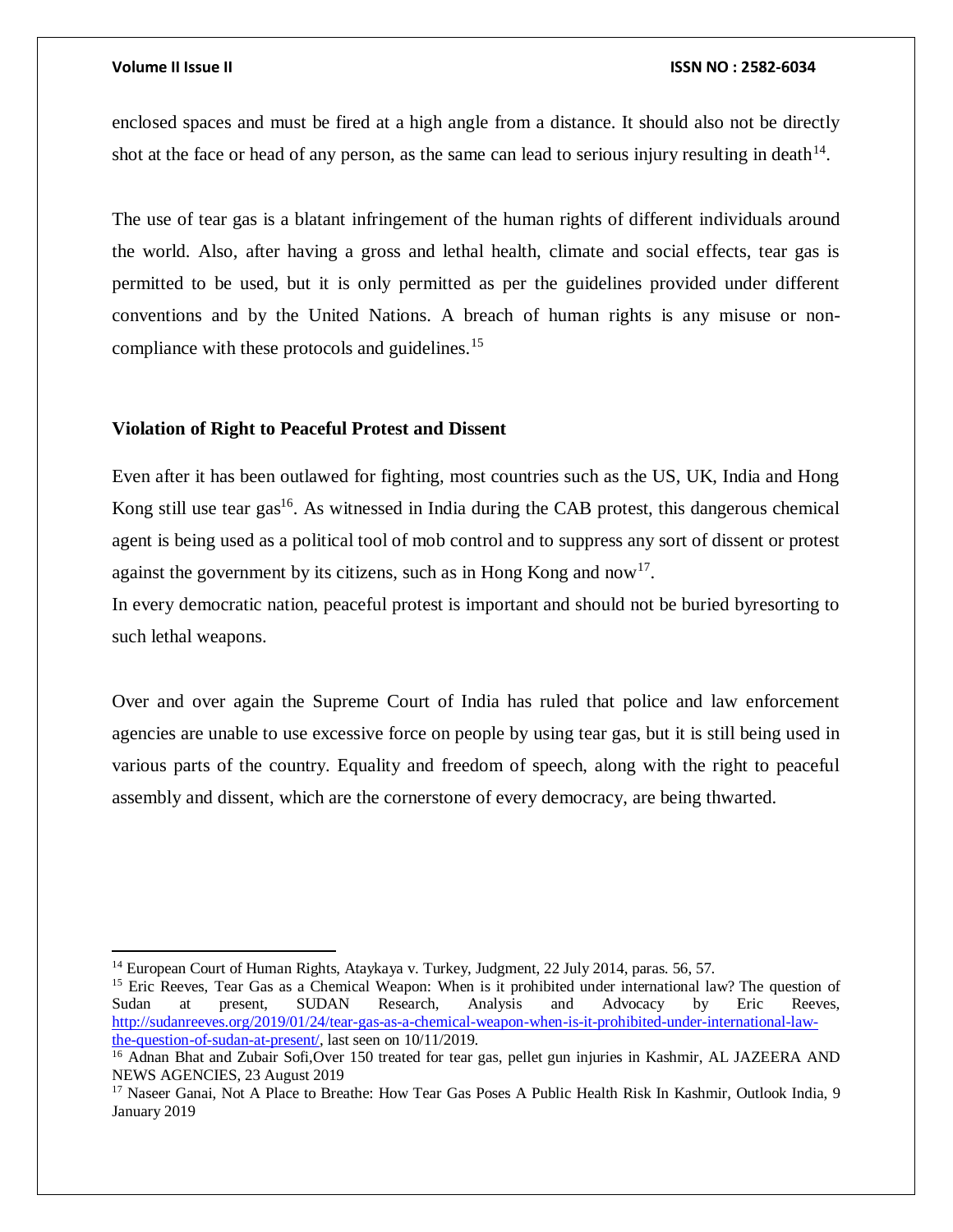### **Volume II Issue II ISSN NO : 2582-6034**

In Re: Ramlila Maidan Incident Dt.4/5.06.2011 v. Home Secretary*<sup>18</sup>*, Union of India, took suo moto action against the Delhi Police for violating their authority by using excessive force and by using tear gas and lathi charges against protesters at Ramlila Maidan in Delhi in a manner not permitted under the procedures.Furthermore, the Supreme Court reiterated that the right to assemble and express oneself freely and lawfully pursuant to Article 19 is intrinsic and related to the right to freedom and liberty pursuant to Article 21 of the Constitution of India. Furthermore, the Supreme Court claimed that independence is subject to official interference, but such laws cannot be used under the garb of liberty to cripple it.

The Supreme Court upheld the right to protest in Himat Lal K. Shah v. Commissioner of Police<sup>19</sup>, and further held that the state must help the basic assembly of people. The right to protest against the government should be granted to citizens as it is a prerequisite of a people's democracy and government so that they are not governed by anarchy.

### **Violation of Right to Health and Right to Life**

In Article 21 of the Constitution of India, the right to health and a safe environment has been read as a fundamental right and the corresponding obligation has been assigned to the State to maintain the same under Article 51-A of the Constitution. The Universal Declaration of Human Rights of the United Nations was accepted in a similar way by the Constitutions of all other countries.This was upheld in the Regional Director, E.S.I. Corpn, by the Indian Constitution. Anr. And Anr. V. De Costa Francis and Anr.*<sup>20</sup>*The basic right to life guaranteed by Article 21 of the Indian Constitution imposes a corollary duty on the State to safeguard every person's right to life.

# **Conclusion**

 $\overline{\phantom{a}}$ 

<sup>18</sup> In Re Ramlila Maidan Incident Dt.4/5.06.2011 v. Home Secretary, Union of India, Suo Moto Wp (Crl.) No. 122 of 2011

<sup>&</sup>lt;sup>19</sup>Himat Lal K. Shah v. Commissioner of Police, 1973 AIR 87, 1973 SCR  $(2)$  266 (India)

<sup>&</sup>lt;sup>20</sup>Regional Director, E.S.I Corpn. and Anr v. Francis DeCosta and Anr 1992 SCR (3) 23, 1993 SCC Supl. (4) 100 (India)